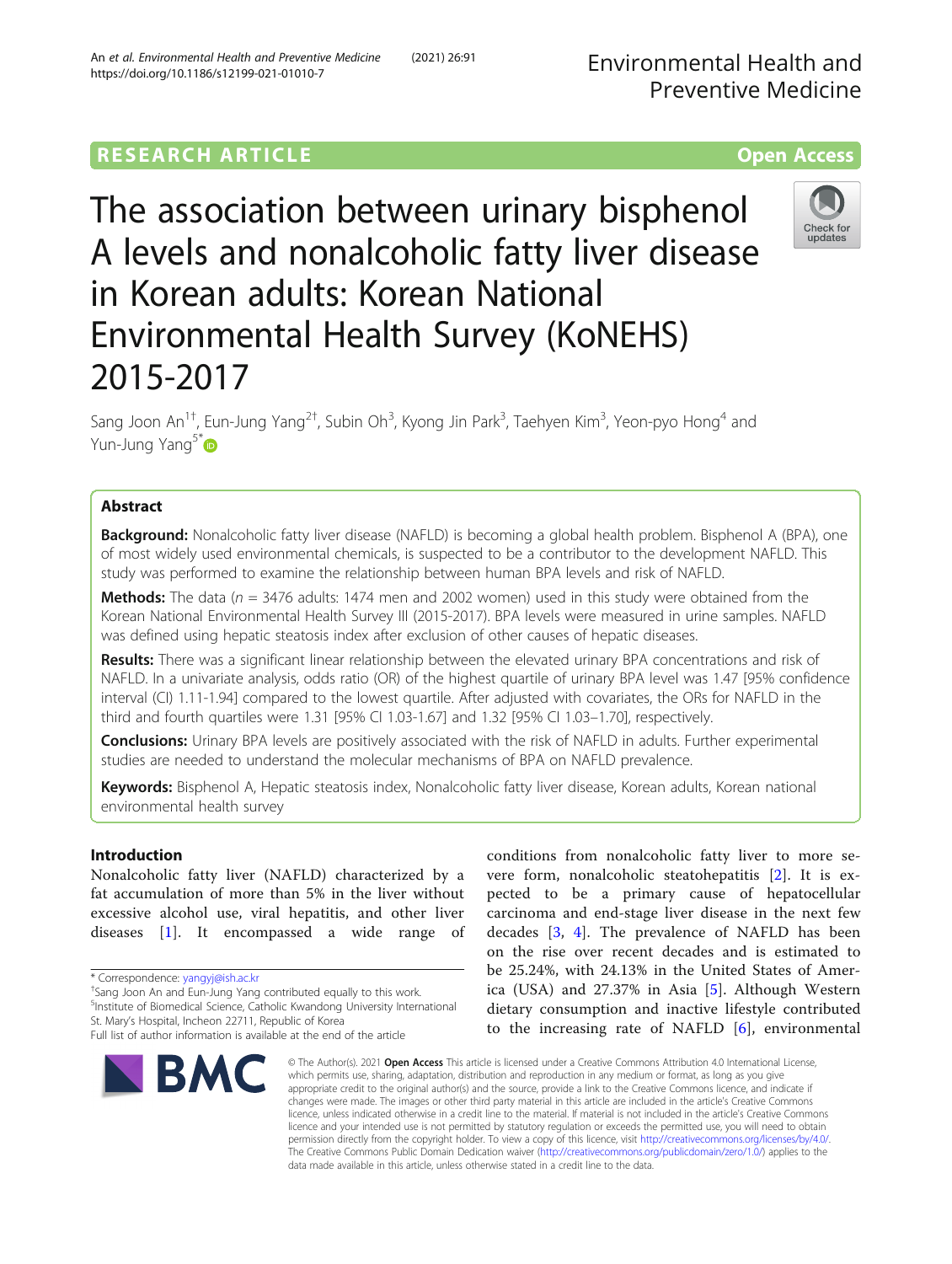chemicals which are frequently used in everyday material, can be the risk factor for NAFLD [\[7](#page-7-0), [8](#page-7-0)].

Bisphenol A (BPA), one of the most widely used chemicals, consisted of two phenol rings attached by a methyl bridge, with two methyl groups [\[9](#page-7-0)]. It is utilized in the production of polycarbonate plastic and epoxy resin that are widely used in various applications including food packaging, beverage bottle, baby bottle, and paint [[9,](#page-7-0) [10](#page-7-0)]. Because of the broad application, human can be exposed to BPA in their daily life and BPA is detected in over 90% of the humans [\[11](#page-7-0), [12\]](#page-7-0).

BPA is known to have estrogenic property by binding to the estrogenic receptors [\[9](#page-7-0)]. Many studies have reported the harmful health effects of BPA, including cancer, reproductive and development system, and neurological disorders [[9,](#page-7-0) [13,](#page-7-0) [14\]](#page-7-0). Recently, epidemiological studies suggested the association between internal BPA levels and the risk of obesity and metabolic disorders, including insulin resistance, type 2 diabetes mellitus, and hyperlipidemia [\[15](#page-7-0)–[17\]](#page-7-0). It might be due to the upregulation of lipogenic enzymes and transcription factors such as liver X receptor, the sterol regulatory element binding protein-1c, and the carbohydrate responsive element binding protein [\[18](#page-7-0)] and the elevation of oxidative stress [\[19](#page-7-0)]. BPA is associated with the weight gain, fat accumulation, and insulin resistance, thereby increasing the risk of NAFLD.

Previously, patients with histological diagnosis of NAFLD showed higher BPA levels in urine compared to the healthy subjects [[7\]](#page-7-0). The positive association also showed between urinary BPA levels and NAFLD in USA population [\[20](#page-7-0)]. Nevertheless, the study from the USA included multiethnic populations; the majority of the race was non-Hispanic white [\[20](#page-7-0)]. Race/ethnicity and lifestyle could affect the NAFLD prevalence [[1](#page-7-0), [21](#page-7-0)]; however, the relationship between Asians and the risk of NAFLD prevalence has not been studied.

Therefore, this study was performed to evaluate the association between the urinary level of BPA and risk of NAFLD in Korean adults.

## Materials and methods

#### Study population

This research data was taken from the Korean National Environmental Health Survey (KoNEHS) III (2015- 2017). KoNEHS is conducted every 3 years from 2009 to understand the exposure levels of environmental chemicals, examine influential factors, and continuously investigate the factors of spatiotemporal distribution and changes in the Korean population. The third stage of KoNEHS was stratified into regional administrative and coastal regions and then classified based on the age, sex, and geographical regions socio-economic status. A total of 233 sampling units were randomly selected. After

that, 15 households were selected using the systemic extraction method, and about 15 people were surveyed in each sample area [[22](#page-7-0)].

A total number of 3787 individuals (1648 men and 2139 women) with an age of  $\geq$  18 years underwent the questionnaires, anthropometric measurements, and collected urine and blood to analyze the levels of environmental chemicals. Three hundred eleven were excluded because of missing data for urinary BPA levels  $(n = 7)$ , one of alanine aminotransferase (ALT) or aspartate aminotransferase (AST) levels ( $n = 40$ ), and urine creatinine level  $(n = 1)$ ; those with significant alcohol consumption  $(n = 121;$  who consumed alcohol 3 times more than a week and 7-9 cups per time in men ( $n = 112$ ) and who consumed alcohol 3 times more than a week and 5-6 cups per time in women  $(n = 19)$ ); those with current pregnant women ( $n = 22$ ); those with hepatitis or hepatic disease ( $n = 26$ ); and those with AST/ALT ratio > 2 ( $n =$ 94). Finally, 3476 participants (1474 men and 2002 women) were included in this analysis (Fig. [1\)](#page-2-0).

## Data collection and diagnosis

Demographic and lifestyle characteristics, including age, sex, drinking and smoking status, physical activity, monthly household income, education level, marriage, and medication taking were surveyed through face-to-face interviews. Based on their response, some variables were categorized as follows: education (less than high school graduate, high school graduate, and college graduate or higher), smoking (never, former, and current), physical activity levels (no, moderate, and vigorous), monthly household income  $\langle 2, 2-3, 3-5, \text{ and } 25 \rangle$  million Korean won), and marital status (single, married, and divorced/separated). Drinking status was reclassified as never, former, and current according to the questionnaires: did not drink at all (never), had a drinking experience but did not drink at all in the last year (former), and had a drinking experience and drink more than once a week (current).

Participants with diagnosis of hepatitis or hepatic steatosis and who were presently under treatment or taking drugs were regarded as one that has the hepatic disease. Hypertension was defined by self-reporting a history of hypertension or taking antihypertensive medications. Diabetes mellitus (DM) was defined by self-reporting a history of DM or taking anti-diabetic medications. Hyperlipidemia was defined as a self-reported history of hyperlipidemia, use of anti-hyperlipidemic medication, high-density lipoprotein cholesterol  $\leq 40$  mg/dL, and triglyceride (TG)  $\geq 240$ . Body mass index (BMI) was calculated as the body weight (kg) divided by height squared  $(m^2)$ .

## Urinary bisphenol A concentrations

Spot urine samples were collected from participants and stored at 0-4 °C immediately, and subsequently frozen at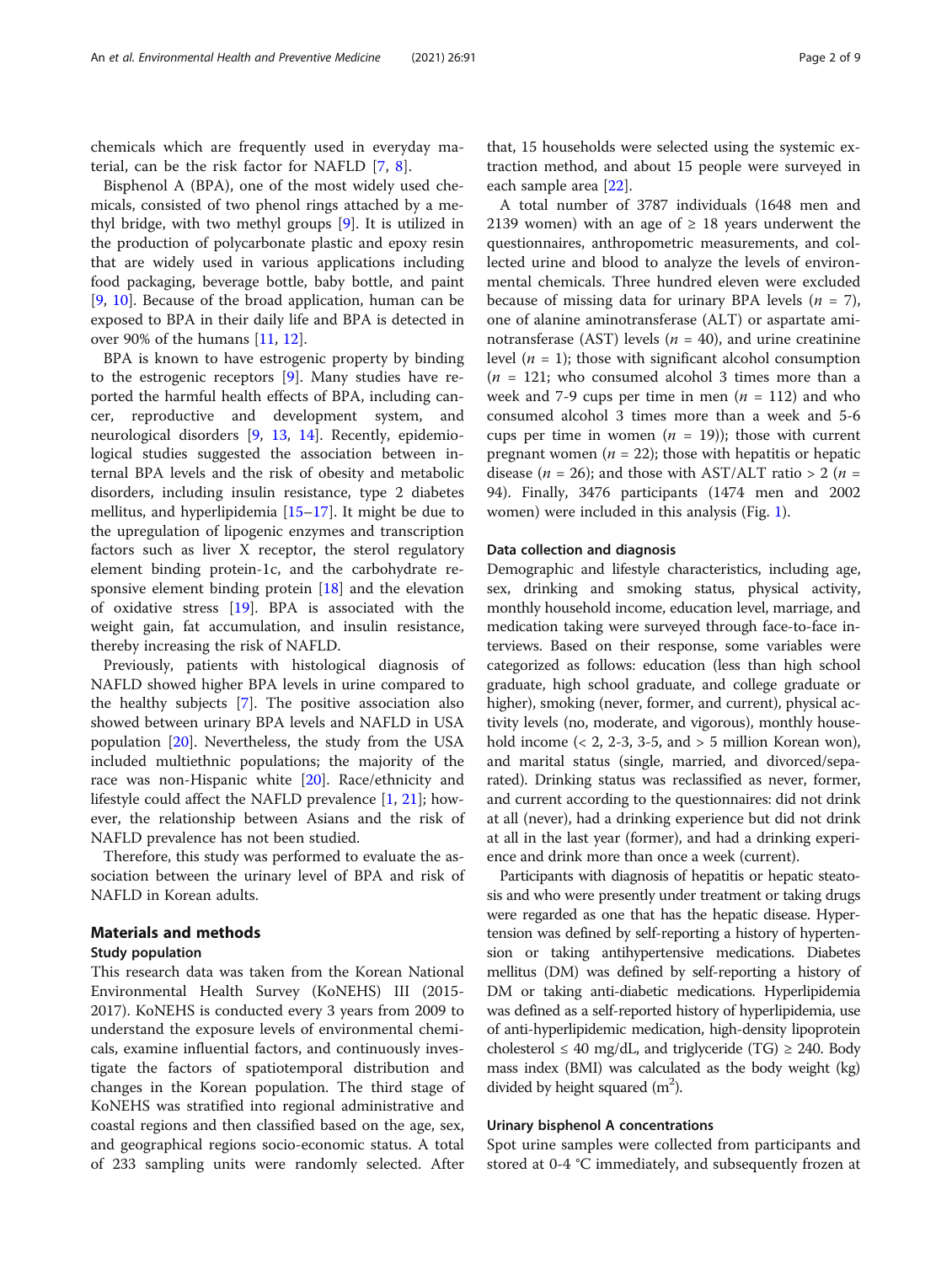<span id="page-2-0"></span>

−20 °C according to the guideline of National Institute of Environmental Research [[23\]](#page-7-0). Urinary BPA were measured using ultra-performance liquid chromatographymass spectrometry (Xevo TQ-S, Waters, Milford, MA, USA) [\[24\]](#page-7-0). Values below the detection limit were divided by the square root of 2.

## Laboratory evaluations

Blood samples were collected from participants at the same time with the urine samples. The samples were centrifuged at 3500 rpm to separate the serum, and stored at 0-4 °C. The separated serum was aliquoted and frozen at −20 °C according to the guideline of National Institute of Environmental Research [[23\]](#page-7-0). AST, ALT, and gamma-glutamyl transpeptidase (γ-GTP) were mea-sured in serum samples [[25](#page-7-0)]. The reference values were AST < 34U/L., ALT 10 - 49U/L, and γ-GTP < 73 U/ L for men and  $y$ -GTP < 38 U/L for women.

## NAFLD evaluations

The hepatic steatosis index (HSI) is an efficient noninvasive biomarker for NAFLD [\[26](#page-8-0)]. The variables in the HSI formula were levels of ALT, AST, BMI, sex, and presence of DM. Subjects were categorized into NAFLD and non-NAFLD using the published cut-off value of 36.

$$
\text{HSI}=8\times\frac{\text{ALT}}{\text{AST}}\text{ratio}+\text{BMI}~(+2, if\ \text{diabetes}\ \textit{melitues};+2, if\ \textit{female})
$$

Since elevated AST, ALT, and  $\gamma$ -GTP were also used for NAFLD assessment [\[27](#page-8-0)–[29\]](#page-8-0), we defined abnormal AST, ALT, and  $γ$ -GTP based on the reference value.

## Statistical analysis

The average and standard error (continuous variables), and frequency (categorical variables) were provided in non-NAFLD and NAFLD based on the hepatic steatosis index score. Sample weights were included in order to reconstruct the data at the level of the entire population of Korea. The log transformation was performed because the distribution of urinary BPA concentrations was skewed to the right. BPA concentrations were categorized into quartiles based on the weighted sample distribution. The weighted mean (continuous variables) and weighted frequencies (categorical variables) in general characteristics were described by the BPA quartiles. The general characteristics were compared using the  $t$  test and an analysis of variance (continuous variable) or  $\chi^2$ test (categorical variables).

A multivariate logistic regression analysis was performed to evaluate the relationship between urinary BPA levels and NAFLD. Covariates of age, sex, drinking, smoking, physical activity, monthly household income, education, marriage, and urine creatinine were included in the regression model. Because BMI is used in the HSI formula, it is not included in multivariate analysis as an independent variable to avoid collinearity. In this formula, 2 points was added in female to adjust the lower BMI in women compared to men. Also, because DM was an independent risk factor of NAFLD, 2 point was added in the subject with DM [[26\]](#page-8-0). Thus, sex and DM were used as independent variables in multivariate analysis. Data analyses were performed using STATA (version 16.0 StataCorp LP College Station, TX, USA).  $P$  values < 0.05 were considered significant.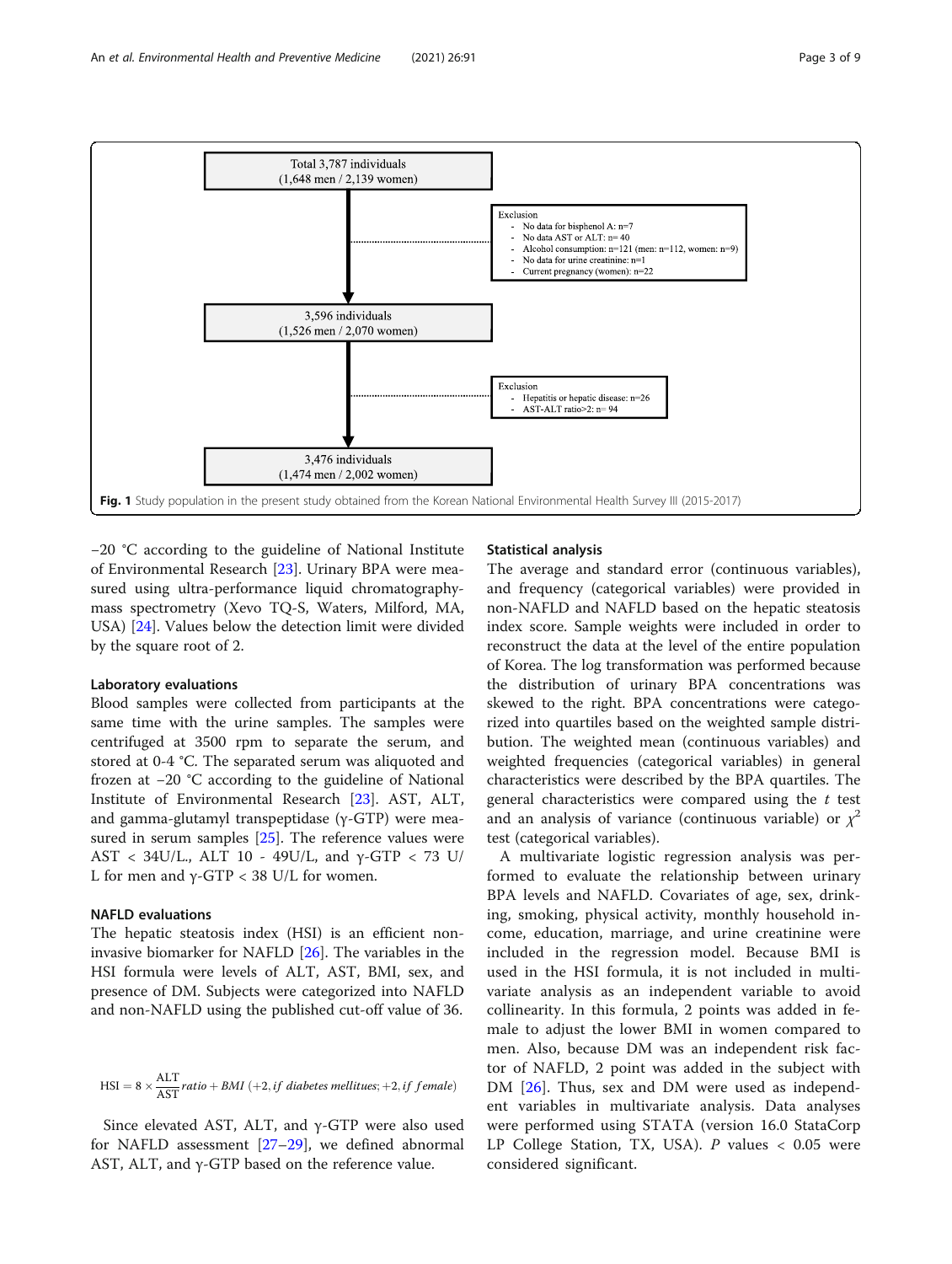## Results

## General characteristics of study population

The general characteristic of samples was shown in Tables 1 and [2.](#page-4-0) Respondents were divided into two categories, non-NAFLD and NAFLD, based on the HSI (Table 1). Of 3476 participants, 2561 (73.68%) had HSI value under 36, and 915 (26.32%) had HSI value over 36 or higher. The mean age was 52.67 years old in non-NAFLD and 53.78 years old in NAFLD. Drinking status,

physical activity, monthly income, education, and marital status was significantly different between non-NAFLD and NAFLD group ( $p = 0.018$ ,  $p = 0.005$ ,  $p = 0.037$ ,  $p <$ 0.001, and  $p = 0.043$ , respectively). Participants in the NAFLD group had significantly higher levels in AST, ALT,  $\gamma$ -GTP, and BMI (all  $p < 0.001$ ).

Table [2](#page-4-0) indicated the general characteristics of study participants according to urinary BPA concentration. BPA concentrations were log-transformed because of

Table 1 General characteristics of study participants according to hepatic steatosis index score

|                                 | Total ( $n = 3476$ ) | non-NAFLD $(n = 2561)$ | NAFLD $(n = 915)$ | p value |
|---------------------------------|----------------------|------------------------|-------------------|---------|
| Age, year                       | $52.96 \pm 0.25$     | $52.67 \pm 0.29$       | $53.78 \pm 0.46$  | 0.090   |
| Gender (%, men)                 | 1474 (42.41)         | 1070 (41.78)           | 404 (44.15)       | 0.213   |
| BMI, kg/m <sup>2</sup>          | $24.61 \pm 0.05$     | $23.23 \pm 0.04$       | 28.47±0.10        | < 0.001 |
| Drinking status, n (%)          |                      |                        |                   | 0.018   |
| Never                           | 715 (20.57)          | 502 (19.60)            | 213 (23.28)       |         |
| Former                          | 439 (12.63)          | 314 (12.26)            | 125 (13.66)       |         |
| Current                         | 2322 (66.80)         | 1745 (68.14)           | 577 (63.06)       |         |
| Smoking status, n (%)           |                      |                        |                   | 0.727   |
| Never                           | 2278 (65.54)         | 1667 (65.48)           | 602 (65.68)       |         |
| Former                          | 679 (19.53)          | 507 (19.80)            | 172 (18.80)       |         |
| Current                         | 519 (14.93)          | 377 (14.72)            | 142 (15.52)       |         |
| Physical activity, n (%)        |                      |                        |                   | 0.005   |
| No                              | 1888 (54.32)         | 1350 (52.71)           | 538 (58.80)       |         |
| Moderate                        | 274 (7.88)           | 205 (8.00)             | 69 (7.54)         |         |
| Vigorous                        | 1314 (37.80)         | 1006 (39.28)           | 308 (33.66)       |         |
| Monthly household income, n (%) |                      |                        |                   | 0.037   |
| < 2 million Korean Won          | 1308 (37.63)         | 944 (36.86)            | 364 (39.78)       |         |
| 2-3 million Korean Won          | 733 (21.09)          | 523 (20.42)            | 210 (22.95)       |         |
| 3-5 million Korean Won          | 873 (25.12)          | 662 (25.93)            | 209 (22.84)       |         |
| > 5 million Korean Won          | 562 (16.17)          | 430 (16.79)            | 132 (14.43)       |         |
| Education, n (%)                |                      |                        |                   | < 0.001 |
| < High school                   | 1172 (33.72)         | 800 (31.24)            | 372 (40.66)       |         |
| High school                     | 1220 (35.10)         | 941 (36.74)            | 279 (30.49)       |         |
| College or higher               | 10.84 (31.19)        | 820 (32.02)            | 264 (28.85)       |         |
| Marital status, n (%)           |                      |                        |                   | 0.043   |
| Single                          | 397 (11.42)          | 310 (12.10)            | 87 (9.51)         |         |
| Married                         | 2681 (77.13)         | 1971 (76.96)           | 710 (77.60)       |         |
| Divorced or separated           | 398 (11.45)          | 280 (10.93)            | 118 (12.90)       |         |
| AST                             | $25.97 \pm 0.17$     | $24.95 \pm 0.18$       | $28.84 \pm 0.41$  | < 0.001 |
| ALT                             | $24.86\pm0.26$       | $20.82 \pm 0.18$       | $36.17 \pm 0.74$  | < 0.001 |
| $y$ -GTP                        | $29.78 \pm 0.57$     | $26.00 \pm 0.61$       | $40.36 \pm 1.29$  | < 0.001 |
| Comorbidity, n (%)              |                      |                        |                   |         |
| Hypertension                    | 798 (22.96)          | 474 (18.51)            | 324 (35.41)       | < 0.001 |
| Diabetes mellitus               | 309 (8.89)           | 146 (5.70)             | 163 (17.81)       | < 0.001 |
| Hyperlipidemia                  | 1211 (34.84)         | 734 (28.66)            | 477 (52.13)       | < 0.001 |

NAFLD nonalcoholic fatty liver disease, BMI body mass index, AST aspartate aminotransferase, ALT alanine aminotransferase, γ-GTP gamma-glutamyl transpeptidase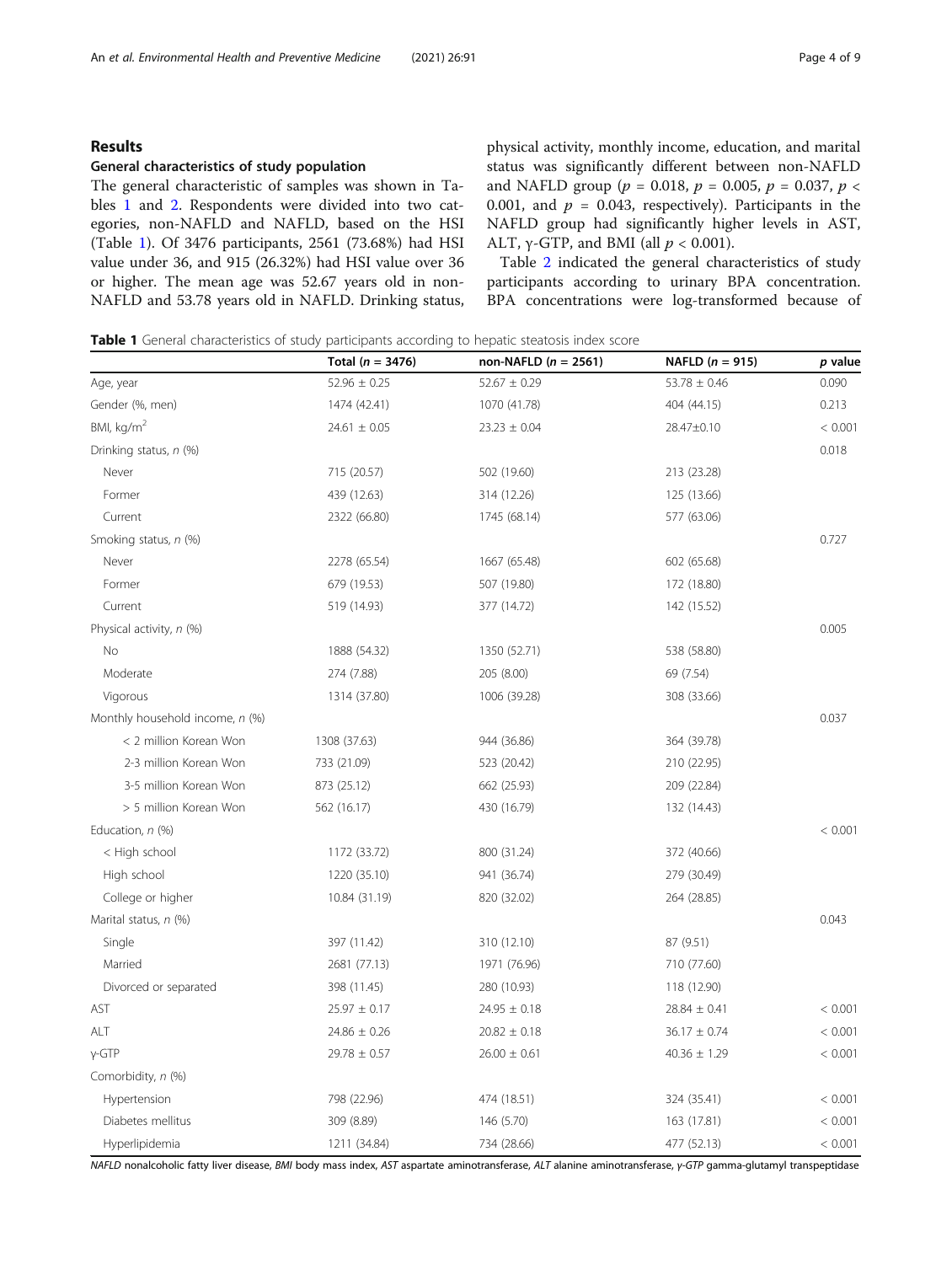<span id="page-4-0"></span>

| <b>Table 2</b> General characteristics of study participants according to urinary bisphenol A concentrations |  |  |
|--------------------------------------------------------------------------------------------------------------|--|--|
|--------------------------------------------------------------------------------------------------------------|--|--|

|                              | Quartile 1 ( $n = 888$ ) | Quartile 2 ( $n = 880$ ) | Quartile 3 ( $n = 860$ ) | Quartile 4 ( $n = 848$ ) | P value |
|------------------------------|--------------------------|--------------------------|--------------------------|--------------------------|---------|
| Age (year)                   | $47.60 \pm 0.96$         | $47.23 \pm 0.93$         | $47.08 \pm 0.88$         | $45.82 \pm 0.74$         | 0.135   |
| Gender (%, men)              | $43.98 \pm 1.87$         | $45.03 \pm 1.83$         | $50.84 \pm 2.24$         | $56.02 \pm 1.91$         | < 0.001 |
| BMI (kg/m <sup>2</sup> )     | $23.87 \pm 0.14$         | $24.17 \pm 0.16$         | $24.61 \pm 0.19$         | $24.73 \pm 0.17$         | < 0.001 |
| Drinking status (%)          |                          |                          |                          |                          | 0.056   |
| Never                        | $17.13 \pm 1.80$         | $17.37 \pm 1.73$         | $14.72 \pm 1.51$         | $13.71 \pm 1.46$         |         |
| Former                       | $11.64 \pm 1.34$         | $12.83 \pm 1.59$         | $10.27 \pm 1.59$         | $10.91 \pm 1.38$         |         |
| Current                      | $71.21 \pm 2.08$         | $69.77 \pm 2.11$         | $75.00 \pm 1.95$         | $75.37 \pm 1.98$         |         |
| Smoking status (%)           |                          |                          |                          |                          | < 0.001 |
| Never                        | $70.06 \pm 1.71$         | $65.52 \pm 1.91$         | $59.79 \pm 2.53$         | $58.71 \pm 2.42$         |         |
| Former                       | $16.16 \pm 1.51$         | $18.49 \pm 1.67$         | $20.25 \pm 1.80$         | $18.24 \pm 1.83$         |         |
| Current                      | $13.77 \pm 1.76$         | $15.97 \pm 2.09$         | $20.24 \pm 1.82$         | $23.03 \pm 2.10$         |         |
| Physical activity (%)        |                          |                          |                          |                          | 0.099   |
| No                           | $52.75 \pm 2.34$         | $54.60 \pm 2.46$         | $54.01 \pm 2.34$         | $60.38 \pm 2.05$         |         |
| Moderate                     | $9.68 \pm 1.42$          | $6.44 \pm 1.07$          | $7.71 \pm 1.19$          | $5.79 \pm 0.96$          |         |
| Vigorous                     | $37.56 \pm 2.61$         | $38.95 \pm 2.42$         | $38.27 \pm 2.16$         | $33.82 \pm 2.15$         |         |
| Monthly household income (%) |                          |                          |                          |                          | 0.943   |
| < 2 million Korean Won       | $28.53 \pm 2.63$         | $27.09 \pm 2.42$         | $25.90 \pm 1.89$         | $28.94 \pm 2.66$         |         |
| 2-3 million Korean Won       | $19.55 \pm 2.32$         | $25.18 \pm 2.14$         | $22.59 \pm 2.14$         | $20.34 \pm 1.97$         |         |
| 3-5 million Korean Won       | $30.38 \pm 2.72$         | $25.97 \pm 2.53$         | $30.14 \pm 2.19$         | $29.79 \pm 2.72$         |         |
| > 5 million Korean Won       | $21.52 \pm 2.64$         | $21.75 \pm 2.34$         | $21.35 \pm 2.33$         | $20.91 \pm 2.14$         |         |
| Education (%)                |                          |                          |                          |                          | 0.996   |
| < High school                | $22.41 \pm 2.26$         | $20.30 \pm 1.90$         | $21.73 \pm 1.92$         | $20.25 \pm 1.82$         |         |
| High school                  | $35.01 \pm 2.13$         | $38.62 \pm 2.07$         | $38.93 \pm 2.64$         | $38.25 \pm 2.32$         |         |
| College and more             | $42.56 \pm 2.71$         | $41.07 \pm 2.21$         | $39.33 \pm 2.66$         | $41.49 \pm 2.53$         |         |
| Marital status (%)           |                          |                          |                          |                          | 0.797   |
| Single                       | $21.02 \pm 2.29$         | $21.65 \pm 2.18$         | $20.27 \pm 2.25$         | $22.42 \pm 2.14$         |         |
| Married                      | $71.13 \pm 2.35$         | $69.49 \pm 2.39$         | $71.26 \pm 2.33$         | $69.69 \pm 2.23$         |         |
| Divorced or separated        | $7.84 \pm 1.16$          | $8.85 \pm 1.26$          | $8.45 \pm 1.32$          | $7.87 \pm 1.13$          |         |
| AST                          | $25.57 \pm 0.35$         | $24.79 \pm 0.32$         | $25.90 \pm 0.82$         | $25.42 \pm 0.45$         | 0.048   |
| ALT                          | $24.70 \pm 0.62$         | $24.09 \pm 0.67$         | $25.91 \pm 1.19$         | $26.26 \pm 0.72$         | 0.729   |
| $Y$ -GTP                     | $28.18 \pm 1.25$         | $28.49 \pm 1.25$         | $32.20 \pm 1.88$         | $32.57 \pm 1.87$         | 0.015   |
| Comorbidity (%)              |                          |                          |                          |                          |         |
| Hypertension                 | $16.78 \pm 1.21$         | $17.06 \pm 1.62$         | $17.29 \pm 1.40$         | $14.40 \pm 1.54$         | 0.257   |
| Diabetes mellitus            | $6.44 \pm 0.98$          | $4.65 \pm 0.63$          | $6.02 \pm 1.13$          | $7.39 \pm 1.10$          | 0.359   |
| Hyperlipidemia               | $27.92 \pm 2.11$         | $30.54 \pm 2.00$         | $31.41 \pm 2.56$         | $34.44 \pm 2.12$         | 0.025   |

BMI body mass index, AST aspartate aminotransferase, ALT alanine aminotransferase, γ-GTP, gamma-glutamyl transpeptidase. Data were shown as the weighted mean or frequency ± standard errors as appropriated

the skewness. The transformed BPA level was classified into quartiles based on the weighted sample distribution. The range of BPA concentration (μg/L) is shown as follows: min-0.50 in the first quartile, 0.50-1.26 in the second quartile, 1.26-2.67 in the third quartile, and 2.67 max in the fourth quartile. Gender, BMI, smoking status, AST, γ-GTP, and hyperlipidemia were found to be statistically significant among the levels of BPA ( $p < 0.001$ ,  $p < 0.001$ ,  $p < 0.001$ ,  $p = 0.048$ ,  $p = 0.015$ , and  $p = 0.025$ , respectively).

## Distribution of urinary BPA concentrations

The urinary BPA levels were shown in Table [3](#page-5-0) between the non-NAFLD group and NAFLD group. The geometric mean (GM) concentration of BPA in NAFLD group (2.56 μg/L) was significantly higher than in non-NAFLD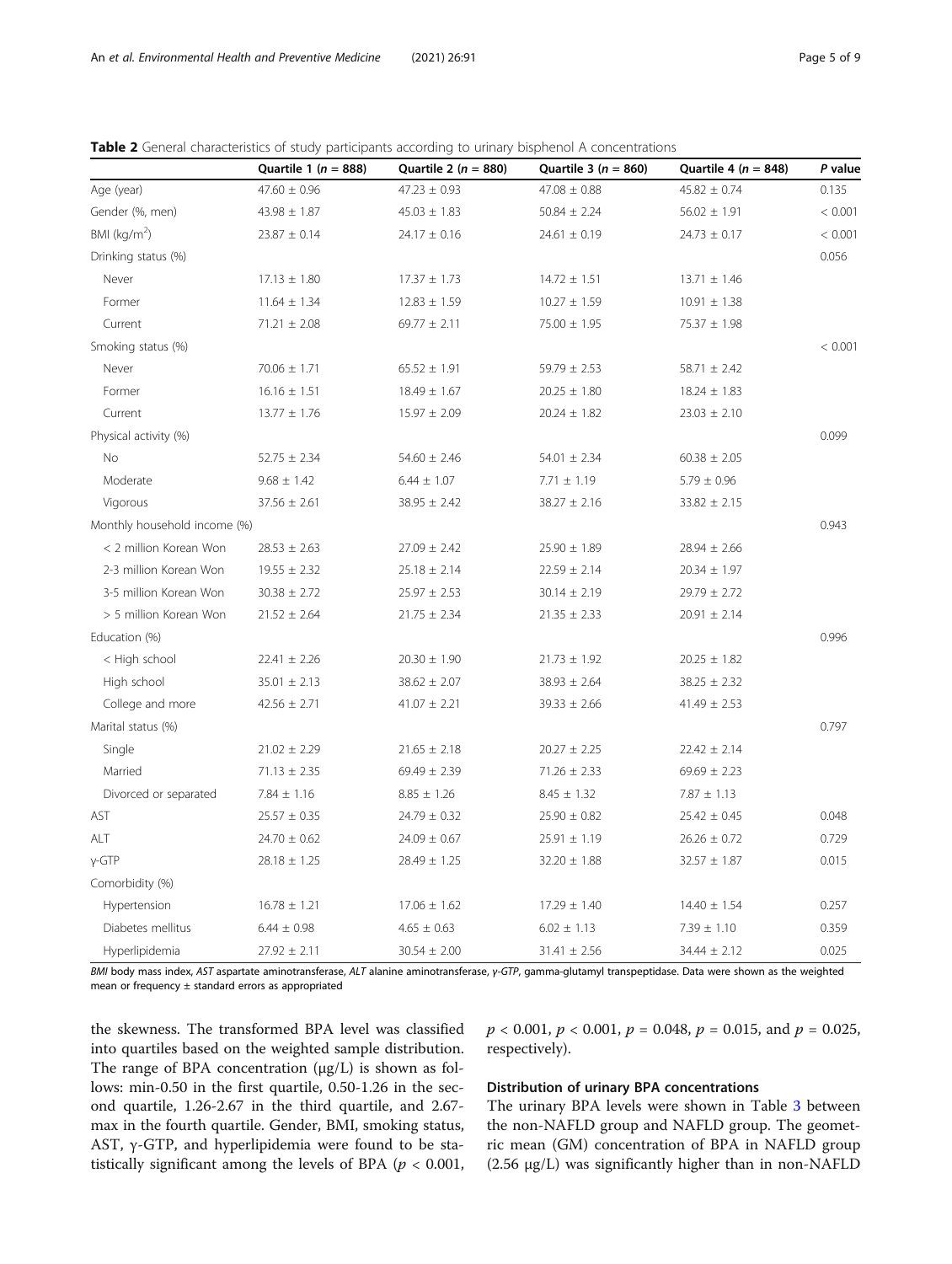<span id="page-5-0"></span>Table 3 Distributions of urinary bisphenol A levels (BPA, μg/L) in the study population

| .                     |            |            |              |         |
|-----------------------|------------|------------|--------------|---------|
| BPA conc. $(\mu q/L)$ | Total      | non-NAFLD  | <b>NAFLD</b> | P value |
| GM (GSE)              | 2.32(0.07) | 2.24(0.08) | 2.56(0.15)   | 0.001   |
| Percentile            |            |            |              |         |
| Min                   | 0.05       | 0.05       | 0.05         |         |
| 25th                  | 0.5        | 0.48       | 0.57         |         |
| 50th                  | 1.26       | 1.21       | 1.52         |         |
| 75th                  | 2.66       | 2.56       | 2.96         |         |
| Max                   | 111.31     | 111.31     | 86.78        |         |

NAFLD nonalcoholic fatty liver disease, GM geometric mean, GSE geometric standard error

group (2.24  $\mu$ g/L) ( $p = 0.001$ ). The 25th, 50th, and 75th levels of urinary BPA were 0.48 μg/L, 1.21 μg/L, and 2.56 μg/L in non-NAFLD group, and 0.57 μg/L,  $1.52 \mu$ g/ L, and 2.96 μg/L in NAFLD group.

## Prevalence of NAFLD and abnormal ALT, AST, and γ-GTP according to urinary BPA levels

The number of NAFLD based on HSI, and abnormal ALT, AST, and γ-GTP were presented in Table 4. The prevalence of NAFLD based on HSI and abnormal ALT were increased in accordance with the increase of urinary BPA concentrations ( $p = 0.002$  and  $p = 0.023$ , respectively). However, there were no significant relationships between the number of abnormal AST and γ-GTP with urinary BPA levels.

## The association between urinary BPA concentrations and NAFLD prevalence

Odds ratio (OR) and 95% CI for NAFLD based on HSI according to BPA levels were presented in Table [5](#page-6-0). A logistic regression was conducted based on the BPA quartile, using the first quantile as the reference group.

In a crude model, the fourth quartile showed a significantly higher OR of HSI (1.47 [95% CI 1.11-1.94]). When adjusting age, gender and urine creatinine (model 1), OR in the fourth quartile was 1.31 (95% CI 0.99- 1.75). Hence, there was no significant association.

With an additional adjustment of the socio-economic values (model 2), the third and fourth quartiles showed higher ORs of NAFLD by HSI compared to the first quartile (1.28 [95% CI 1.02-1.60] and 1.37 [95% CI 1.08- 1.73], respectively).

Further adjusting comorbidities such as hypertension, DM, and hyperlipidemia (model 3), ORs in the third and fourth quartiles were higher than in reference group (1.31 [95% CI 1.03-1.67] and 1.32 [95% CI 1.03-1.70] respectively).

Results of trend tests for the correlation between NAFLD and BPA were  $p < 0.05$  regardless of adjustments (crude, model 1, model 2, and model 3).

## **Discussion**

This study was conducted to evaluate the association between urinary BPA level and NAFLD base on HSI score in the Korean population. The higher risk of NAFLD according to HSI was significantly associated with higher urinary BPA concentration. Exposure of BPA presented by urine BPA level linearly correlated with NAFLD occurrence in both unadjusted and adjusted models.

BPA is widely used in the synthesis of consumer products, including food and beverage containers, baby bottle, and dental sealants  $[9, 10]$  $[9, 10]$  $[9, 10]$  $[9, 10]$  $[9, 10]$ . Human are exposed to BPA through oral administration, inhalation and dermal absorption [[30\]](#page-8-0). Once BPA enters to body, it binds to glucuronic acid and converts to BPA glucuronide in the liver and gut [[9](#page-7-0)], and the BPA glucuronides are primarily excreted through urine [[31\]](#page-8-0). Although some prospective studies used in both urine and blood samples to measure BPA levels [\[7](#page-7-0), [32](#page-8-0)], urine samples were used to demonstrate the BPA exposure in population based studies because of the relatively ease to collect the biological samples compared to the blood.

BPA has been suggested that the positive relationship with obesity and metabolic disease in healthy adults [[15](#page-7-0), [16,](#page-7-0) [33](#page-8-0)]. Obesity is well-known factor in liver abnormalities, including NAFLD [\[34\]](#page-8-0) that is characterized by an increase of hepatic TG content with or without inflammation and fibrosis [[1,](#page-7-0) [2\]](#page-7-0). Recent epidemiologic studies

Table 4 Prevalence of NAFLD and abnormal ALT, AST, and γ-GTP activities according to urinary bisphenol A levels

|                |                                                 |                    |                     | Quartile 1 (n = 888) Quartile 2 (n = 880) Quartile 3 (n = 860) Quartile 4 (n = 848) P value |                     |       |
|----------------|-------------------------------------------------|--------------------|---------------------|---------------------------------------------------------------------------------------------|---------------------|-------|
| NAFI D         | Actual number                                   | 201                | 214                 | 242                                                                                         | 258                 | 0.002 |
|                | Weighted frequency (95% CI) 21.83 (18.42-25.68) |                    | 22.14 (18.88-25.78) | 25.55 (21.64-29.90)                                                                         | 29.18 (25.48-33.19) |       |
| Abnormal ALT   | Actual number                                   | 83                 | 88                  | 87                                                                                          | 102                 | 0.023 |
|                | Weighted frequency (95% CI) 10.41 (8.22-13.11)  |                    | 12.27 (9.36-15.93)  | 11.25 (8.80-14.27)                                                                          | 15.34 (12.53-18.66) |       |
| Abnormal AST   | Actual number                                   | 110                | 82                  | 91                                                                                          | 10                  | 0.872 |
|                | Weighted frequency (95% CI) 12.24 (9.62-15.45)  |                    | 7.59 (5.67-10.09)   | 9.99 (8.03-12.35)                                                                           | 11.77 (9.45-14.58)  |       |
| Abnormal y-GTP | Actual number                                   | 104                | 89                  | 99                                                                                          | 95                  | 0.844 |
|                | Weighted frequency (95% CI)                     | 10.86 (8.54-13.72) | 9.29 (6.97-12.29)   | 12.05 (9.42-15.29)                                                                          | 10.31 (8.06-13.09)  |       |

NAFLD nonalcoholic fatty liver disease, AST aspartate aminotransferase, ALT alanine aminotransferase, γ-GTP gamma-glutamyl transpeptidase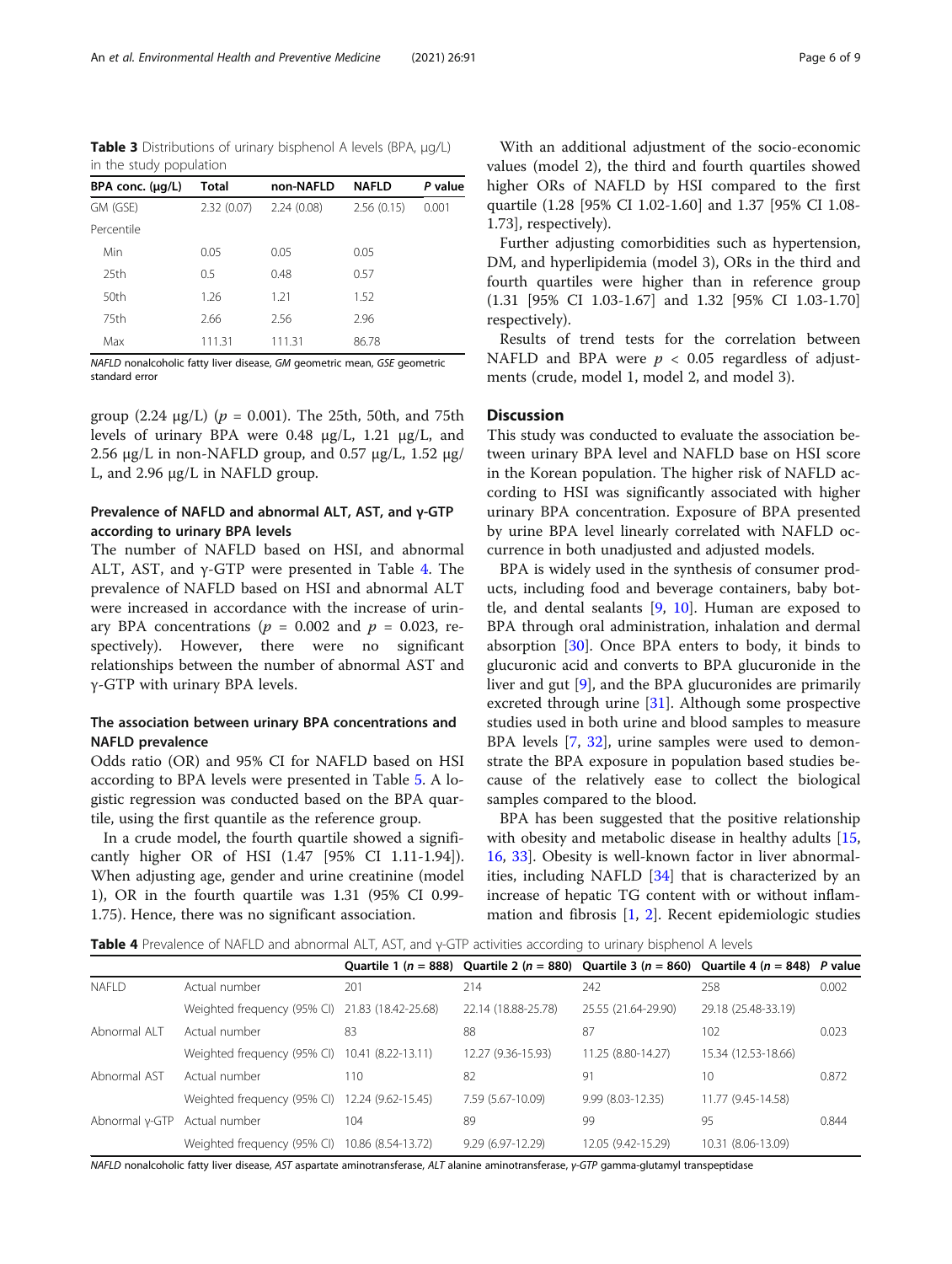|            | Crude            |             | Model 1           |         | Model 2          |         | Model 3          |             |
|------------|------------------|-------------|-------------------|---------|------------------|---------|------------------|-------------|
|            | OR (95% CI)      | P value     | OR (95% CI)       | P value | OR (95% CI)      | P value | OR (95% CI)      | P value     |
| Quartile 1 |                  | $0.002^{7}$ |                   | 0.035   |                  | 0.003   |                  | $0.010^{7}$ |
| Quartile 2 | 1.01 (0.74-1.39) | 0.913       | $1.00(0.73-1.37)$ | 0.955   | $.09(0.87-1.36)$ | 0.435   | 1.08 (0.85-1.36) | 0.510       |
| Quartile 3 | $.22(0.89-1.68)$ | 0.203       | 1.16 (0.84-1.58)  | 0.346   | $.28(1.02-1.60)$ | 0.032   | .31 (1.03-1.67)  | 0.025       |
| Quartile 4 | 1.47 (1.11-1.94) | 0.006       | 1.31 (0.99-1.75)  | 0.058   | $.37(1.08-1.73)$ | 0.007   | 1.32 (1.03-1.70) | 0.026       |

<span id="page-6-0"></span>Table 5 Multivariate analysis for NAFLD according to urinary bisphenol A levels

NAFLD nonalcoholic fatty liver disease, OR odds ratio, CI confidence interval

\*p values were shown the test of trend of odds

Crude: Hepatic steatosis index, bisphenol A

Model 1: Crude + age, gender, creatinine

Model 2: Model 1 + smoking, drinking, exercise, marital status, education, income

Model 3: Model 2 + hypertension, diabetes mellitus, hyperlipidemia

have showed an association between urinary BPA levels and the risk of NAFLD [[7,](#page-7-0) [20](#page-7-0)]. It seems that BPA could promote lipid accumulation in the liver as well as obesity.

Experimental studies have suggested the underlying mechanism for the hepatic lipid accumulation due to BPA exposure. BPA-treated mice showed the increase of lipid accumulation in the liver through the activation of lipogenic enzymes, including acetyl-CoA carboxylase, fatty acid synthase, stearoyl-CoA desaturase-1, and sterol regulatory element binding factor 1 [\[18,](#page-7-0) [35](#page-8-0)]. In addition, the elevation of inflammation might be closely associated with the appearance and progression of liver disease [\[7](#page-7-0), [19,](#page-7-0) [36](#page-8-0)]. Thus, BPA could induce hepatic steatosis through modulated by de novo lipogenesis and inflammation.

Previously, BPA levels in urine and blood in NAFLD patients was significantly higher than healthy subjects [[7\]](#page-7-0). In US population based study, the positive association also showed between urinary BPA concentrations and the prevalence of NAFLD [[20](#page-7-0)]. Similar with the previous studies, higher levels of urinary BPA were associated with NAFLD prevalence in Korean adults. Although BPA is metabolized and excreted over 90% within 24 h after administration [\[37](#page-8-0)], most people can be exposed to BPA through their life. In addition, internal BPA levels can vary depending on the lifestyle, diet, and living environment [[38\]](#page-8-0). Thus, further study is needed on whether the reduction of BPA exposure can decrease the incidence of NAFLD.

In addition, the prevalence of abnormal ALT was increased according to increase of BPA levels, but not in AST and γ-GTP. Similar with our result, serum ALT levels was relatively higher in NAFLD patients than healthy people [\[28,](#page-8-0) [39\]](#page-8-0). Because the increase of hepatic lipid accumulation can induce the toxic effects on hepatocytes [\[40\]](#page-8-0), NAFLD may induce the elevation of liver enzymes, including ALT, AST, and GGT. It seems that exposure to BPA might increase the risk of liver damages.

To the best of our knowledge, this is the first study to establish the association between urinary BPA level and NAFLD prevalence in the Korean population. In addition,

because study was performed from the data that can represent the national population, these results could generalize to the population. However, there remains some limitation. First, HSI score is used to define NAFLD. Liver biopsy and abdominal ultrasound might be more appropriate to find liver steatosis. However, those are not feasible in population based large-scale study because of the invasiveness and cost issue. HSI is a noninvasive tool to predict the presence of NAFLD using anthropometric and laboratory parameters, including BMI, AST, and ALT [ $26$ ]. HSI score with < 36 or > 36 had 93.1% sensitivity to rule-out the absence of NAFLD and 92.4% specificity to detect the presence of NAFLD. Nevertheless, there is still a problem with classification errors, because  $30 \leq HSI \leq 36$ was considered as the non-NAFLD group. However, it is inevitable to statistical analysis. Second, the amount of alcohol consumption (g/day) could not estimate because KoNEHS offered the drinking times in the last month and the number of glass per times. In this study, men who consumed alcohol 3 times more than a week and 7-9 glasses per time, and women who consumed alcohol 3 times more than a week and 5-6 glasses per time were defined as heavy drinker by referring to previous study [[41](#page-8-0)]. Third, it could not evaluate the causal relationship between urinary BPA level and NAFLD because of a crosssectional analysis. Additional studies are needed to determine the contribution of BPA on NAFLD prevalence. Fourth, BPA levels were measured using spot urine samples. After administration, most of BPA is eliminated within 24 h via urine [[37](#page-8-0)]; thus, temporal variation of BPA levels in subjects can be raised. Nevertheless, KoNEHS randomly collected the spot urine sample from a large population according to the survey guideline [[23](#page-7-0)]. It may reflect the average BPA levels in population.

In conclusion, the result of this study based on a representative Korean population indicated that there is positive association between urine BPA concentration reflecting BPA exposure and risk of increasing NAFLD. As BPA has been observed to be associated with an increased prevalence of NAFLD, it would be desirable to reduce BPA exposure.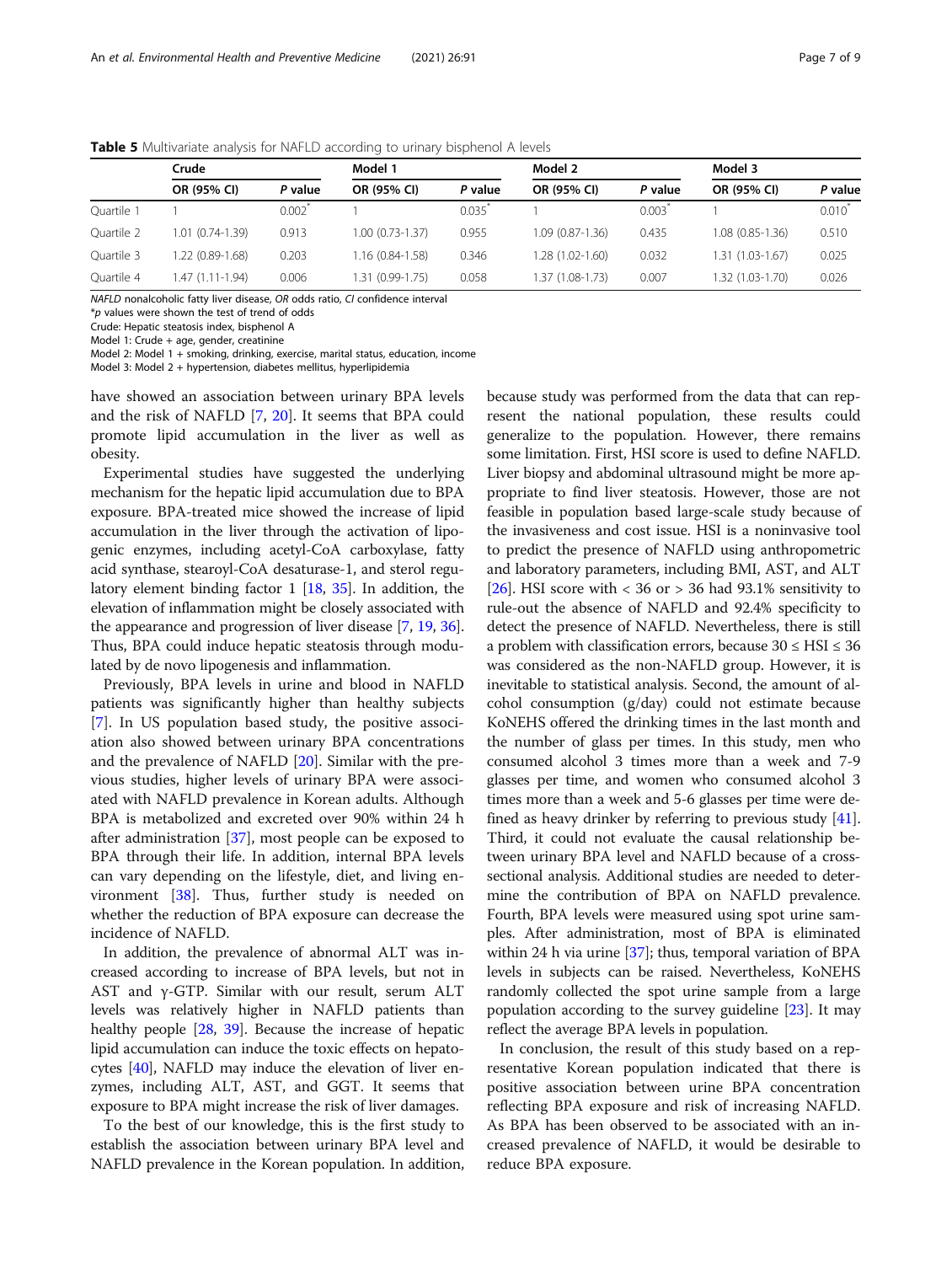## <span id="page-7-0"></span>Acknowledgements

This study used data from the Korean National Environmental Health Survey (KoNEHS) Cycle 3 which was conducted by Ministry of Environment, National Institute of Environmental Research.

#### Authors' contributions

Conceptualization, Y.Y.J.; Methodology, A.S.J. and O.S.; Software, Y.Y.J.; Formal analysis, O.S., P.K.J., K.T.H., and Y.Y.J.; Writing—original draft preparation, A.S.J. and Y.E.J.; Writing—review and editing, H.Y.P. and Y.Y.J. The authors read and approved the final manuscript.

#### Funding

This research was supported by the Basic Science Research Program through the National Research Foundation of Korea (NRF) funded by the Ministry of Education (NRF-2021R1I1A3046386).

#### Availability of data and materials

Our investigation was based on KoNEHS cycle 3 (2015–2017), which was approved by the institutional review board of the National Institute of Environmental Research in Korea (NIER-2016-BR-003-01, NIER-2016-BR-003- 03). All participants provided written informed consent. The data presented in this study are available on request from the corresponding author. In this case, the researcher receives data that does not include identifiable IDs and/ or regional code variables in combination with personal information and other data.

#### **Declarations**

### Ethics approval and consent to participate

Ethical review and approval were waived for this study, due to use existing information/data, documents, and records.

#### Consent for publication

Not applicable.

#### Competing interests

The authors declare that they have no competing interests.

#### Author details

<sup>1</sup>Department of Neurology, Catholic Kwandong University International St Mary's Hospital, Incheon 22711, Republic of Korea. <sup>2</sup>Department of Plastic and Reconstructive Surgery, Yonsei University College of Medicine, Seoul 03722, Republic of Korea. <sup>3</sup>College of Medicine, Catholic Kwandong University, Gangneung-si, Gangwon-do 25601, Republic of Korea. 4 Department of Preventive Medicine, College of Medicine, Chung-Ang University, Seoul 06974, Republic of Korea. <sup>5</sup>Institute of Biomedical Science, Catholic Kwandong University International St. Mary's Hospital, Incheon 22711, Republic of Korea.

## Received: 22 June 2021 Accepted: 29 August 2021 Published online: 14 September 2021

#### References

- 1. Perumpail BJ, Khan MA, Yoo ER, Cholankeril G, Kim D, Ahmed A. Clinical epidemiology and disease burden of nonalcoholic fatty liver disease. World J Gastroenterol. 2017;23(47):8263–76. [https://doi.org/10.3748/wjg.v23.i47.82](https://doi.org/10.3748/wjg.v23.i47.8263) [63.](https://doi.org/10.3748/wjg.v23.i47.8263)
- 2. Angulo P. Nonalcoholic fatty liver disease. N Engl J Med. 2002;346(16):1221– 31. [https://doi.org/10.1056/NEJMra011775.](https://doi.org/10.1056/NEJMra011775)
- 3. Thandra KC, Barsouk A, Saginala K, Aluru JS, Rawla P, Barsouk A. Epidemiology of non-alcoholic fatty liver disease and risk of hepatocellular carcinoma progression. Clin Exp Hepatol. 2020;6(4):289–94. [https://doi.org/1](https://doi.org/10.5114/ceh.2020.102153) [0.5114/ceh.2020.102153](https://doi.org/10.5114/ceh.2020.102153).
- 4. Anstee QM, Marietti M, Hardy T, Henry L, Eslam Met al. Global burden of NAFLD and NASH: trends, predictions, risk factors and prevention. Nat Rev Gastroenterol Hepatol 2018;15(1):11-20. doi:[https://doi.org/10.1038/nrga](https://doi.org/10.1038/nrgastro.2017.109) [stro.2017.109.](https://doi.org/10.1038/nrgastro.2017.109)
- Younossi ZM, Koenig AB, Abdelatif D, Fazel Y, Henry L, Wymer M. Global epidemiology of nonalcoholic fatty liver disease-meta-analytic assessment of prevalence, incidence, and outcomes. Hepatology. 2016;64(1):73–84. <https://doi.org/10.1002/hep.28431>.
- 6. Fan JG, Kim SU, Wong VW. New trends on obesity and NAFLD in Asia. J Hepatol. 2017;67(4):862–73. <https://doi.org/10.1016/j.jhep.2017.06.003>.
- 7. Dallio M, Masarone M, Errico S, Gravina AG, Nicolucci C, Di Sarno R, et al. Role of bisphenol A as environmental factor in the promotion of nonalcoholic fatty liver disease: in vitro and clinical study. Aliment Pharmacol Ther. 2018;47(6):826–37. <https://doi.org/10.1111/apt.14499>.
- 8. Foulds CE, Trevino LS, York B, Walker CL. Endocrine-disrupting chemicals and fatty liver disease. Nat Rev Endocrinol. 2017;13(8):445–57. [https://doi.](https://doi.org/10.1038/nrendo.2017.42) [org/10.1038/nrendo.2017.42.](https://doi.org/10.1038/nrendo.2017.42)
- 9. NTP. National Toxicology Program. NTP-CERHR monograph on the potential human reproductive and developmental effects of bisphenol A; 2008. p. 1– 64. NTP CERHR Mono-graph Series v, vii–ix
- 10. Corrales J, Kristofco LA, Steele WB, Yates BS, Breed CS, Williams ES, et al. Global assessment of bisphenol A in the environment: review and analysis of its occurrence and bioaccumulation. Dose-Response. 2015;13(3): 1559325815598308. <https://doi.org/10.1177/1559325815598308>.
- 11. Calafat AM, Kuklenyik Z, Reidy JA, Caudill SP, Ekong J, Needham LL. Urinary concentrations of bisphenol A and 4-nonylphenol in a human reference population. Environ Health Perspect. 2005;113(4):391–5. [https://doi.org/10.12](https://doi.org/10.1289/ehp.7534) [89/ehp.7534.](https://doi.org/10.1289/ehp.7534)
- 12. Kim K, Park H, Yang W, Lee JH. Urinary concentrations of bisphenol A and triclosan and associations with demographic factors in the Korean population. Environ Res. 2011;111(8):1280–5. [https://doi.org/10.1016/j.](https://doi.org/10.1016/j.envres.2011.09.003) [envres.2011.09.003](https://doi.org/10.1016/j.envres.2011.09.003).
- 13. Itoh K, Yaoi T, Fushiki S. Bisphenol A, an endocrine-disrupting chemical, and brain development. Neuropathology. 2012;32(4):447–57. [https://doi.org/1](https://doi.org/10.1111/j.1440-1789.2011.01287.x) [0.1111/j.1440-1789.2011.01287.x.](https://doi.org/10.1111/j.1440-1789.2011.01287.x)
- 14. Kabir ER, Rahman MS, Rahman I. A review on endocrine disruptors and their possible impacts on human health. Environ Toxicol Pharmacol. 2015;40(1): 241–58. <https://doi.org/10.1016/j.etap.2015.06.009>.
- 15. Lee I, Park YJ, Kim MJ, Kim S, Choi S, Park J, et al. Associations of urinary concentrations of phthalate metabolites, bisphenol A, and parabens with obesity and diabetes mellitus in a Korean adult population: Korean National Environmental Health Survey (KoNEHS) 2015-2017. Environ Int. 2021;146: 106227. [https://doi.org/10.1016/j.envint.2020.106227.](https://doi.org/10.1016/j.envint.2020.106227)
- 16. Wang T, Li M, Chen B, Xu M, Xu Y, Huang Y, et al. Urinary bisphenol A (BPA) concentration associates with obesity and insulin resistance. J Clin Endocrinol Metab. 2012;97(2):E223–7. [https://doi.org/10.1210/jc.2011-1989.](https://doi.org/10.1210/jc.2011-1989)
- 17. Stahlhut RW, Myers JP, Taylor JA, Nadal A, Dyer JA, Vom Saal FS. Experimental BPA exposure and glucose-stimulated insulin response in adult men and women. J Endocr Soc. 2018;2(10):1173–87. [https://doi.org/1](https://doi.org/10.1210/js.2018-00151) [0.1210/js.2018-00151](https://doi.org/10.1210/js.2018-00151).
- 18. Marmugi A, Ducheix S, Lasserre F, Polizzi A, Paris A, Priymenko N, et al. Low doses of bisphenol A induce gene expression related to lipid synthesis and trigger triglyceride accumulation in adult mouse liver. Hepatology. 2012; 55(2):395–407. [https://doi.org/10.1002/hep.24685.](https://doi.org/10.1002/hep.24685)
- 19. Huc L, Lemarie A, Gueraud F, Helies-Toussaint C. Low concentrations of bisphenol A induce lipid accumulation mediated by the production of reactive oxygen species in the mitochondria of HepG2 cells. Toxicol in Vitro. 2012;26(5):709–17. [https://doi.org/10.1016/j.tiv.2012.03.017.](https://doi.org/10.1016/j.tiv.2012.03.017)
- 20. Kim D, Yoo ER, Li AA, Cholankeril G, Tighe SP, Kim W, et al. Elevated urinary bisphenol A levels are associated with non-alcoholic fatty liver disease among adults in the United States. Liver Int. 2019;39(7):1335–42. [https://doi.](https://doi.org/10.1111/liv.14110) [org/10.1111/liv.14110](https://doi.org/10.1111/liv.14110).
- 21. Mitra S, De A, Chowdhury A. Epidemiology of non-alcoholic and alcoholic fatty liver diseases. Transl Gastroenterol Hepatol. 2020;5:16. [https://doi.org/1](https://doi.org/10.21037/tgh.2019.09.08) [0.21037/tgh.2019.09.08](https://doi.org/10.21037/tgh.2019.09.08).
- 22. Korean National Institute of environmental research. Guidelines for using raw materials for Korean National Environmental Health Survey - the second stage ('15-'17). Incheon: Korean National Institute Of Environmental Research; 2019.
- 23. Korean national Institute of Environmental Research. 3rd basic National Environmental Health Survey Guideline for Management of Biological Samples (revised); 2019.
- 24. Korean National Institute of Environmental Research. Analysis manual of environmental hazardous substances in biological samples (organic compounds). Guidelines for using raw materials for Korean National Environmental Health Survey - the third stage ('15-'17). Incheon: Korean National Institute Of Environmental Research; 2018.
- 25. Korean national Institute of Environmental Research. 3rd National Environmental Health Basic Survey Clinical Test Manual; 2019.